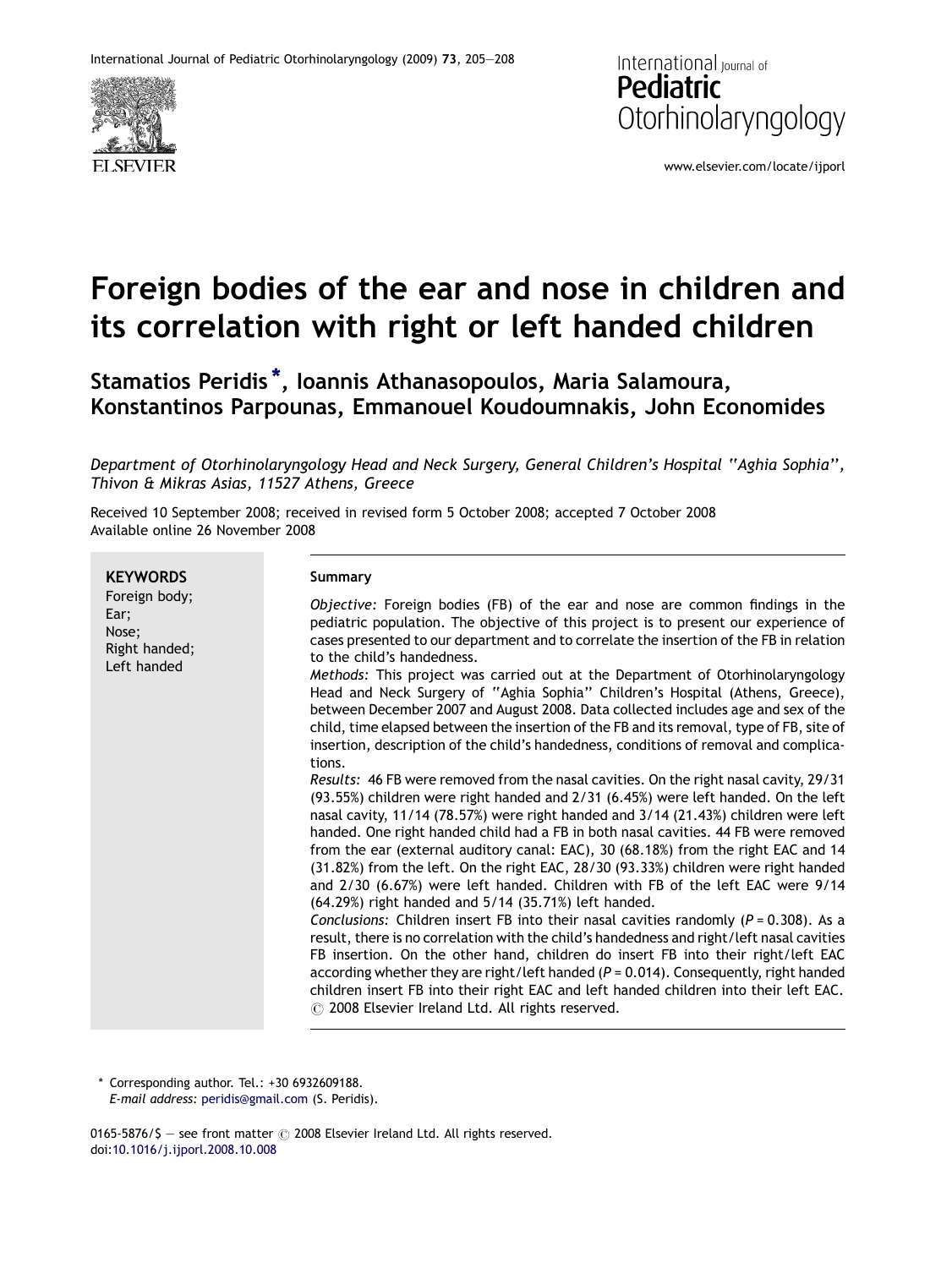### 1. Introduction

Foreign bodies (FB) of the ear and nose are common findings in the pediatric population being referred to the ear, nose and throat (ENT) emergency department (ED). Several articles have been published in the otolaryngology and pediatric literature describing FB of the ear and nose and their management. The objective of this study is to present our experience of cases presented to our department. This is the first project that studies the correlation of the foreign's body insertion in relation to the child's handedness (right handed or left handed).

## 2. Methods

This project is a retrospective study of children with FB of the ear and nose being examined at the Department of Otorhinolaryngology Head and Neck Surgery of ''Aghia Sophia'' Children's Hospital, a tertiary care pediatric hospital in Athens (Greece), between December 2007 and August 2008. Patients (right or left handed) are included till the age of 14, having a FB of the external auditory canal (EAC) or nasal cavity being inserted by the same child. Patients are excluded when the FB has not been inserted by the child itself, when the parents are not certain whether their child is right or left handed and if the child is both right handed and left handed. Data collected at the ED by the otolaryngologist includes age and sex of the child, time elapsed between the insertion of the FB and its removal, type of FB, site of insertion (describing whether the FB is in the right/left/both EAC and right/left/both nasal cavities), description if the child is right handed or left handed, conditions of removal (ED or operation theatre under general anesthesia) and complications.

Instruments used for removal included alligator forceps, plain forceps, right angle ball hook and suction (Schukneckt).

All statistical analysis was carried out with the Statistical Package for Social Sciences (SPSS Version 16.0, Chicago, IL). Data were analyzed using Chisquare  $(\chi^2)$  test for categorical variables. Results were considered statistically significant if the P value was equal or less than 0.05.

# 3. Results

Of 91 young patients, 90 fulfilled the inclusion criteria. 41 (45.56%) children were male and 49 (54.44%) were female, with ages ranging between



Fig. 1 Age distribution of children with nasal and aural foreign bodies.

2 and 12 years (mean 3.99 years). 1 patient, age 19 months, was not included in this paper because the FB in her right ear (piece of thermometer causing tympanic membrane perforation) was inserted by her older brother. 78/90 (86.67%) patients were right handed and 12/90 (13.33%) were left handed. The proportion of right to left handers in the population is  ${\sim}90\%$  and  ${\sim}10\%$ , respectively [\[1\].](#page-3-0) In our study, the highest incidence for nasal FB is 2—4 years (82.61%), whereas in aural FB the highest frequency is between the ages 3—5 (61.36%) and 3—7 (81.82%) (Fig. 1).

46 FB were removed from the nasal cavities, 31 (67.39%) from the right nasal cavity, 14 (30.43%) from the left nasal cavity and 1 (2.17%) from both nasal cavities. On the right nasal cavity, 29/31 (93.55%) children were right handed and 2/31 (6.45%) were left handed. On the left nasal cavity, 11/14 (78.57%) were right handed and 3/14 (21.43%) children were left handed. One right handed child had a FB in both nasal cavities (Fig. 2). All of the nasal FB were removed at the ED by an otolaryngologist.

44 FB were removed from the EAC, 30 (68.18%) from the right EAC and 14 (31.82%) from the left. On the right EAC, 28/30 (93.33%) children were right



Fig. 2 Correlation of nasal cavity foreign body insertion and right/left handed children (RH: right handed, LH: left handed, RNC: right nasal cavity, LNC: left nasal cavity, BNC: both nasal cavities).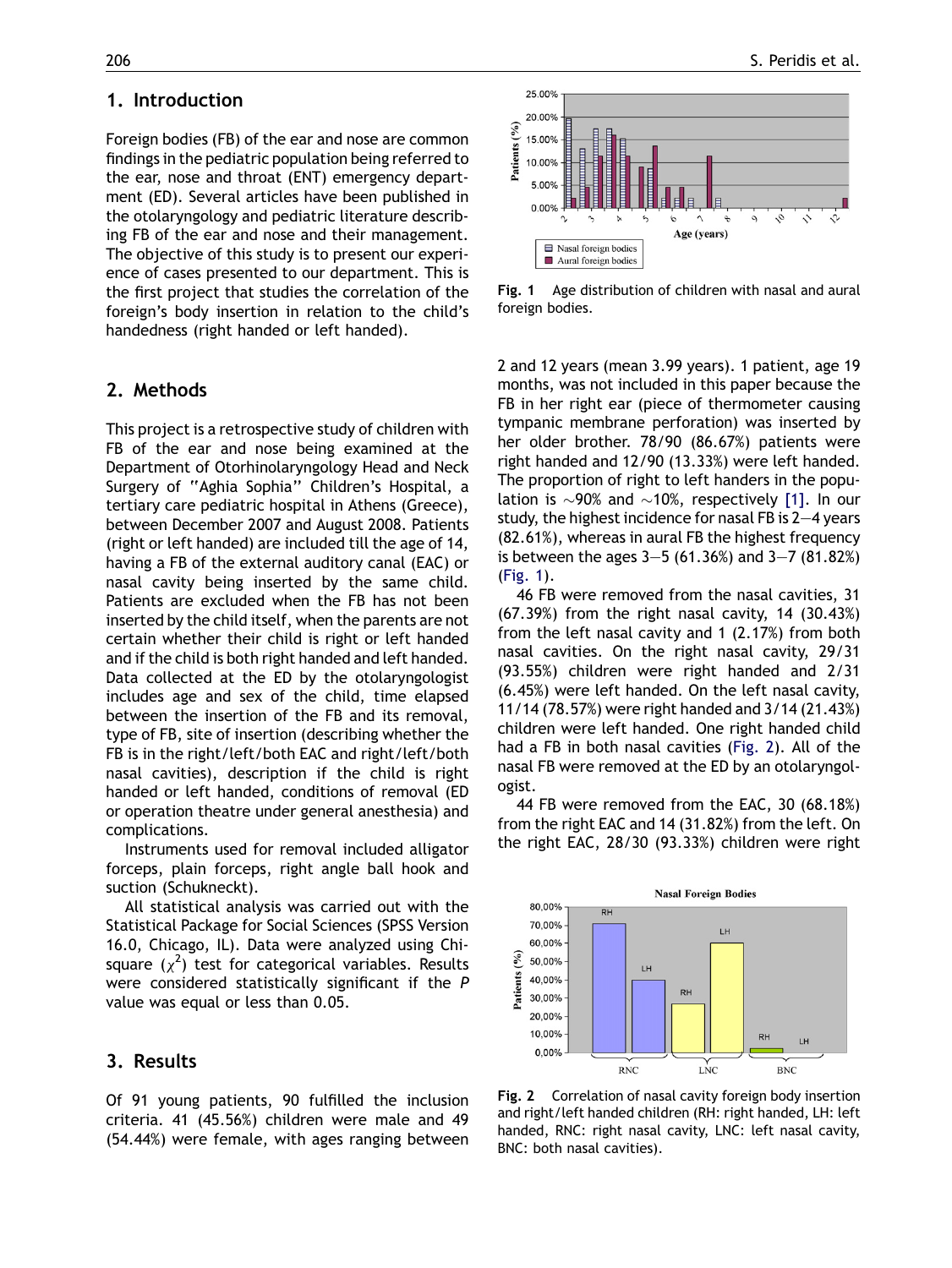

Fig. 3 Correlation of aural foreign body insertion and right/left handed children (RH: right handed, LH: left handed).

handed and 2/30 (6.67%) were left handed. Children with FB of the left EAC were 9/14 (64.29%) right handed and 5/14 (35.71%) left handed (Fig. 3). 32/ 44 children had the FB removed at the ED, and 9/44 at the operation theatre under general anesthesia using a surgical microscope.

Chi-squared analysis showed that children insert FB into their nasal cavities randomly  $(P = 0.308)$ . As a result, there is no correlation whether the child is right/left handed and right/left nasal cavities (Table 1). On the other hand, children do insert FB into their right/left EAC according whether they are right/left handed  $(P = 0.014)$ . Consequently, right handed children insert FB into their right EAC and left handed children into their left EAC (Table 2).

Main types of nasal FB are plastic toys (26.09%), beads (17.39%), plastic balls (15.22%) and paper (13.04%) among others. On the other hand, the aural main types of FB are beads (25%), plastic toys (13.64%), grain/seeds (13.64%) and stones (11.36%) among others.

Complications of the FB of the nose and ear included: trauma of the mucosa of the nasal cavity (mainly the inferior concha and nasal septum) and EAC either caused during the insertion of the FB by the child or during the removal procedure; septal ulceration; hemorrhage from the nose (epistaxis) or the EAC; unilateral nasal occlusion with unilateral mucopurulent nasal discharge with foul odor.

**Table 1** Chi-square  $(x^2)$  analysis of nasal foreign bodies (d.f.: degrees of freedom, Asymp: asymptotic, sig: significance level).

|                    | Chi-square tests |      |                            |  |
|--------------------|------------------|------|----------------------------|--|
|                    | Value            | d.f. | Asymp. sig.<br>$(2-sided)$ |  |
| Pearson Chi-square | 2.358            | 2    | $P = 0.308$                |  |
| Likelihood ratio   | 2.248            | 2    | $P = 0.325$                |  |
| No. of valid cases | 46               |      |                            |  |
|                    |                  |      |                            |  |

#### 4. Discussion

Child hand's use preference starts at the age of 5 months and is more space dependent rather than object dependent. At the age of 14—25 months is more consistent, which is a developmental precursor of adult handedness. We believe that the statistical significance related with insertion of aural FB and handedness is due to the midline crossing, which is the extent by which the infant and child is capable of reaching across the body midline. This requires the inhibition of reach with the ipsilateral hand, followed by a categorical contralateral effort. Even in adults reaching across the midline is slower and less accurate than ipsilateral reaching [\[2,3\].](#page-3-0) On the other hand, FB insertion at the nasal cavities does not produce a midline crossing effort for the child. Although there is a percentage difference between nasal cavity FB insertion and handedness, there is no statistical significance.

Young children insert FB into their ears and noses, usually with objects found at home [\[4\].](#page-3-0) Patients (brought by their parents or attendants) presented to the ED after (a) referring to their parents the insertion of the FB (either by mentioning the action itself or by telling that they feel pain in their ear or nose), (b) when the parents saw the introduction of the FB into their ears or nose and (c) when there is a complication, e.g. hemorrhage from nose or ear, or after a unilateral nasal mucopurulent discharge. Any patient with unilateral nasal discharge should raise the suspicion of a nasal FB and this must be regarded until proved the opposite [\[5\].](#page-3-0) It has to be mentioned that 2 right handed children with a FB on theirleft ears

Table 2 Chi-square  $(\chi^2)$  analysis of aural foreign bodies (d.f.: degrees of freedom, Asymp: asymptotic, sig: significance level).

|                       | Chi-square tests |      |                       |                      |                      |  |  |  |
|-----------------------|------------------|------|-----------------------|----------------------|----------------------|--|--|--|
|                       | Value            | d.f. | Asymp. sig. (2-sided) | Exact sig. (2-sided) | Exact sig. (1-sided) |  |  |  |
| Pearson Chi-square    | 6.020            |      | $P = 0.014$           |                      |                      |  |  |  |
| Continuity correction | 4.045            |      | $P = 0.044$           |                      |                      |  |  |  |
| Likelihood ratio      | 5.613            |      | $P = 0.018$           |                      |                      |  |  |  |
| Fisher's exact test   |                  |      |                       | 0.025                | 0.025                |  |  |  |
| No. of valid cases    | 44               |      |                       |                      |                      |  |  |  |